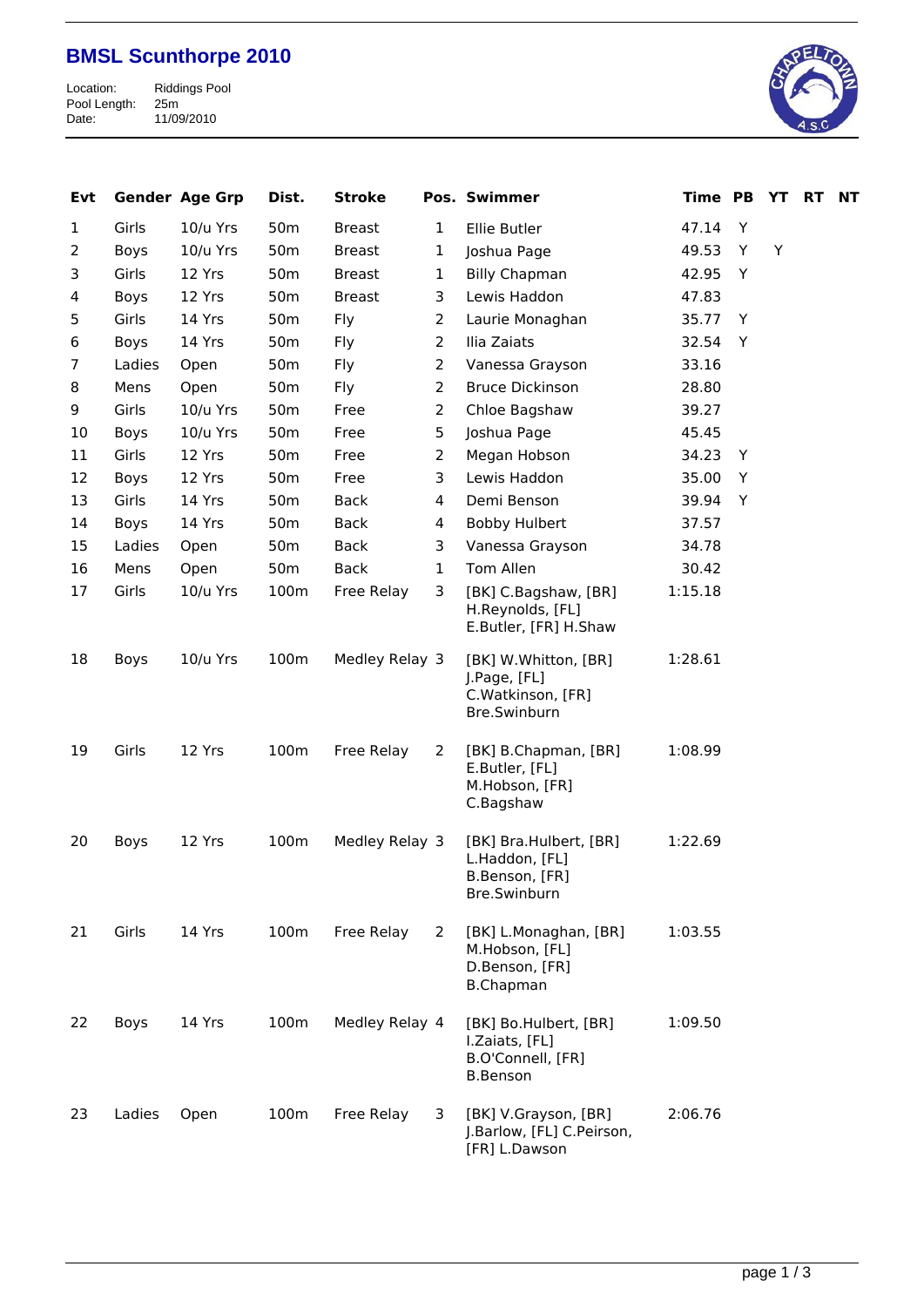## **BMSL Scunthorpe 2010**

Riddings Pool<br>25m<br>11/09/2010 Pool Length: 25m Date: 11/09/2010



| 24 | Mens        | Open     | 100m            | Medley Relay 2 |              | [BK] T.Allen, [BR]<br>L.Horsley, [FL]<br>B.Dickinson, [FR]<br>Bra.Swinburn | 2:02.67 |   |
|----|-------------|----------|-----------------|----------------|--------------|----------------------------------------------------------------------------|---------|---|
| 25 | Girls       | 10/u Yrs | 50 <sub>m</sub> | Fly            | 3            | Chloe Bagshaw                                                              | 46.47   | Y |
| 26 | Boys        | 10/u Yrs | 50 <sub>m</sub> | Fly            | 4            | William Whitton                                                            | 55.35   |   |
| 27 | Girls       | 12 Yrs   | 50 <sub>m</sub> | Fly            | 3            | Megan Hobson                                                               | 39.58   | Υ |
| 28 | <b>Boys</b> | 12 Yrs   | 50 <sub>m</sub> | Fly            | 3            | Lewis Haddon                                                               | 42.02   |   |
| 29 | Girls       | 14 Yrs   | 50 <sub>m</sub> | <b>Breast</b>  | 2            | Laurie Monaghan                                                            | 43.01   |   |
| 30 | Boys        | 14 Yrs   | 50 <sub>m</sub> | <b>Breast</b>  | $\mathbf{1}$ | Ilia Zaiats                                                                | 39.09   |   |
| 31 | Ladies      | Open     | 50 <sub>m</sub> | <b>Breast</b>  | 1            | Vanessa Grayson                                                            | 36.65   |   |
| 32 | Mens        | Open     | 50 <sub>m</sub> | <b>Breast</b>  | 2            | Lee Horsley                                                                | 35.20   | Е |
| 33 | Girls       | 10/u Yrs | 50 <sub>m</sub> | <b>Back</b>    | $\mathbf{1}$ | Ellie Butler                                                               | 44.90   |   |
| 34 | Boys        | 10/u Yrs | 50 <sub>m</sub> | Back           | 5            | William Whitton                                                            | 51.87   | Υ |
| 35 | Girls       | 12 Yrs   | 50 <sub>m</sub> | Back           | 1            | <b>Billy Chapman</b>                                                       | 39.66   |   |
| 36 | Boys        | 12 Yrs   | 50 <sub>m</sub> | <b>Back</b>    | 4            | <b>Brodie Benson</b>                                                       | 42.08   | Υ |
| 37 | Girls       | 14 Yrs   | 50 <sub>m</sub> | Free           | 1            | Laurie Monaghan                                                            | 31.30   |   |
| 38 | Boys        | 14 Yrs   | 50 <sub>m</sub> | Free           | 2            | Ilia Zaiats                                                                | 29.80   |   |
| 39 | Ladies      | Open     | 50 <sub>m</sub> | Free           | $\mathbf{1}$ | Vanessa Grayson                                                            | 29.90   |   |
| 40 | Mens        | Open     | 50 <sub>m</sub> | Free           | 2            | <b>Bruce Dickinson</b>                                                     | 26.51   |   |
| 41 | Girls       | 10/u Yrs | 100m            | Medley Relay 3 |              | [BK] H.Reynols, [BR]<br>E.Butler, [FL]<br>C.Bagshaw, [FR]<br>H.Shaw        | 1:25.84 |   |
| 42 | Boys        | 10/u Yrs | 100m            | Free Relay     | 3            | [BK] W.Whitton, [BR]<br>J.Page, [FL]<br>C.Watkinson, [FR]<br>Bre.Swinburn  | 1:18.13 |   |
| 43 | Girls       | 12 Yrs   | 100m            | Medley Relay 2 |              | [BK] B.Chapman, [BR]<br>E.Butler, [FL]<br>M.Hobson, [FR]<br>C.Bagshaw      | 1:18.15 |   |
| 44 | Boys        | 12 Yrs   | 100m            | Free Relay     | 4            | [BK] Bra.Hulbert [BR]<br>B.Benson, [FL]<br>L.Haddon, [FR]<br>Bre.Swinburn  | 1:11.70 |   |
| 45 | Girls       | 14 Yrs   | 100m            | Medley Relay 5 |              | [BK] B.Chapman, [BR]<br>L.Monaghan, [FL]<br>D.Benson, [FR]<br>M.Hobson     | 1:14.67 |   |
| 46 | Boys        | 14 Yrs   | 100m            | Free Relay     | 2            | [BK] B.Hulbert, [BR]<br>L.Haddon, [FL]<br>B.O'Connell, [FR]<br>I.Zaiats    | 59.66   |   |